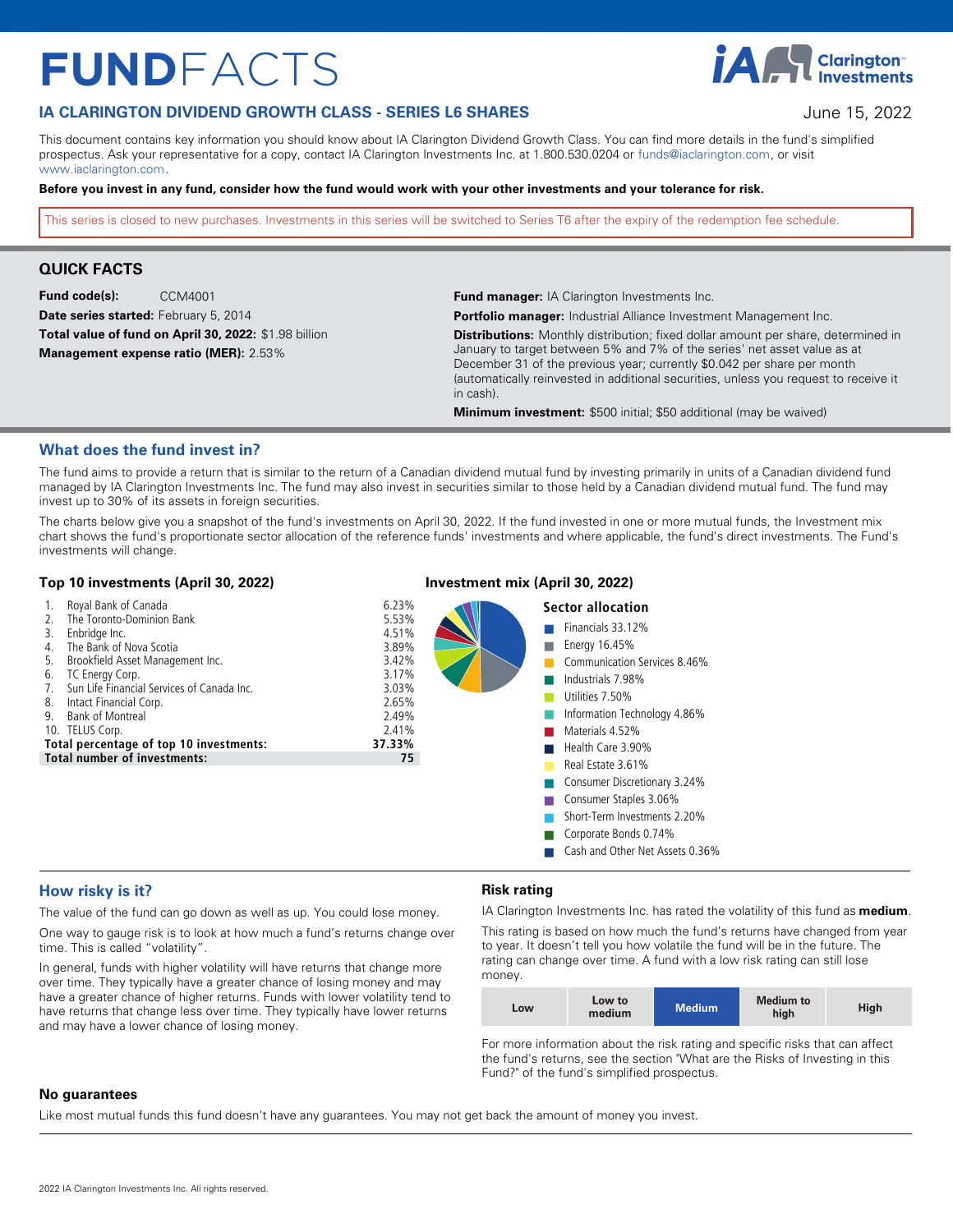# **IA CLARINGTON DIVIDEND GROWTH CLASS - SERIES L6 SHARES**

# **How has the fund performed?**

This section tells you how Series L6 shares of the fund have performed over the past seven years. Returns are after expenses have been deducted. These expenses reduce the fund's returns.

#### **Year-by-year returns**

This chart shows how Series L6 shares of the fund performed in each of the past seven calendar years. The fund dropped in value in three of the seven years.

The range of returns and change from year to year can help you assess how risky the fund has been in the past. It does not tell you how the fund will perform in the future.



# **Who is this fund for?**

#### **Investors who:**

- $\bullet$ Seek dividend income and the possibility for capital appreciation\*;
- lHave medium risk tolerance;
- lPlan to invest over the medium to long term.

\*Distributions on this series are expected to include a return of capital, which can erode the value of your investment.

#### **Best and worst 3-month returns**

This table shows the best and worst returns for Series L6 shares of the fund in a 3-month period over the past seven years. The best and worst 3-month returns could be higher or lower in the future. Consider how much of a loss you could afford to take in a short period of time.

|                        | <b>Return</b> | 3 months<br>ending | If you invested \$1,000<br>at the beginning of the<br>period |
|------------------------|---------------|--------------------|--------------------------------------------------------------|
| <b>Best return</b>     | 11.45%        | March 29,<br>2019  | Your investment would<br>rise to \$1,114                     |
| <b>Worst</b><br>return | $-20.98%$     | March 31,<br>2020  | Your investment would<br>drop to \$790                       |

#### **Average return**

A person who invested \$1,000 in Series L6 shares of the fund since its inception holds today \$1,755, which represents an annual compounded rate of return of 7.07%.

### **A word about tax**

In general, you'll have to pay income tax on any money you make on a fund. How much you pay depends on the tax laws where you live and whether or not you hold the fund in a registered plan, such as a Registered Retirement Savings Plan or a Tax-Free Savings Account.

Keep in mind that if you hold your fund in a non-registered account, fund distributions are included in your taxable income, whether you get them in cash or have them reinvested.

# **How much does it cost?**

The following tables show the fees and expenses you could pay to buy, own and sell Series L6 shares of the fund. The fees and expenses, including any commissions, can vary among series of a fund and among funds. Higher commissions can influence representatives to recommend one investment over another. Ask about other funds and investments that may be suitable for you at a lower cost.

### **1. Sales charges**

The series is not available to new purchases under the Adviser Service Charge Option and is only available by switching from securities of another IA Clarington Fund under the same sales charge option.

If your redemption schedule has expired, we will automatically switch your investment to Series T6. Series T6 has the same combined management and administration fee, and no redemption fee.

| <b>Sales charge</b><br>option                            | What you pay      |                 | <b>How it works</b>                                                                                                                                                                                                                                                                                                                                                                                                                                                                                                                                                                                                                                                                                      |
|----------------------------------------------------------|-------------------|-----------------|----------------------------------------------------------------------------------------------------------------------------------------------------------------------------------------------------------------------------------------------------------------------------------------------------------------------------------------------------------------------------------------------------------------------------------------------------------------------------------------------------------------------------------------------------------------------------------------------------------------------------------------------------------------------------------------------------------|
|                                                          | in percent $(\%)$ | in dollars (\$) |                                                                                                                                                                                                                                                                                                                                                                                                                                                                                                                                                                                                                                                                                                          |
| <b>Advisor</b><br><b>Service Charge</b><br><b>Option</b> | Nothing           | Nothing         | IA Clarington Investments Inc. pays your representative's firm a<br>commission of 3.0% of the amount you invest. The<br>commission is not deducted from your investment. Your<br>representative's firm pays IA Clarington Investments Inc. a<br>redemption fee (calculated as a percentage of the amount<br>invested) if you sell your investment within three years of<br>purchase, or switch your investment to another sales charge<br>option. If redeemed during: Year 1 - 3.00%; Year 2 - 2.50%;<br>Year 3 - 2.00%; After Year 3 - Nil. If you switch to securities of<br>another fund under the Advisor Service Charge Option, no<br>redemption fee will be payable by your representative's firm. |